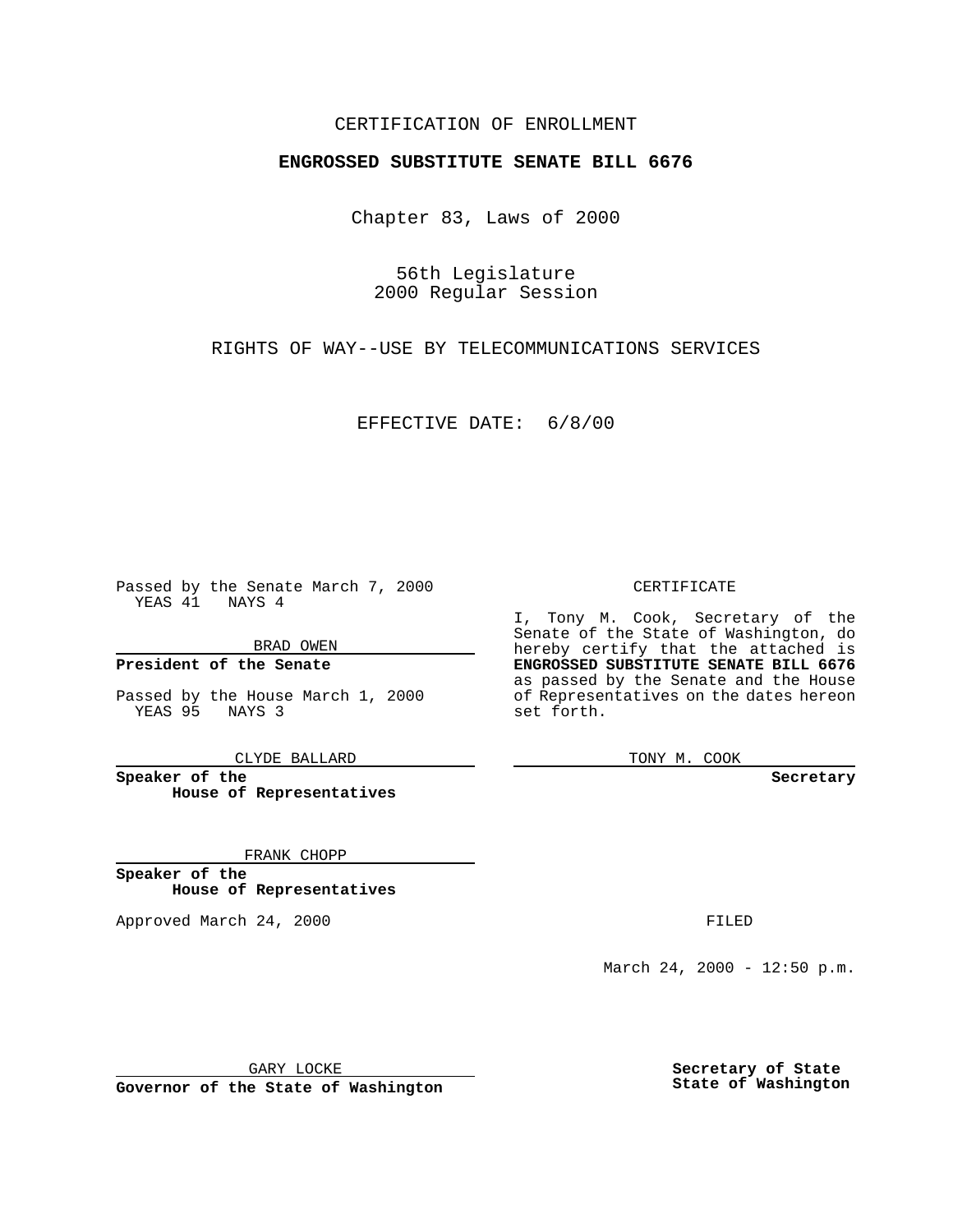## **ENGROSSED SUBSTITUTE SENATE BILL 6676** \_\_\_\_\_\_\_\_\_\_\_\_\_\_\_\_\_\_\_\_\_\_\_\_\_\_\_\_\_\_\_\_\_\_\_\_\_\_\_\_\_\_\_\_\_\_\_

\_\_\_\_\_\_\_\_\_\_\_\_\_\_\_\_\_\_\_\_\_\_\_\_\_\_\_\_\_\_\_\_\_\_\_\_\_\_\_\_\_\_\_\_\_\_\_

## AS AMENDED BY THE HOUSE

Passed Legislature - 2000 Regular Session

#### **State of Washington 56th Legislature 2000 Regular Session**

**By** Senate Committee on Energy, Technology & Telecommunications (originally sponsored by Senators Finkbeiner and Brown; by request of Governor Locke)

Read first time 02/04/2000.

 AN ACT Relating to the use of city or town rights of way by telecommunications and cable television providers; amending RCW 35.21.860; adding a new section to chapter 35A.21 RCW; and adding a new chapter to Title 35 RCW.

BE IT ENACTED BY THE LEGISLATURE OF THE STATE OF WASHINGTON:

 NEW SECTION. **Sec. 1.** The definitions in this section apply throughout this chapter unless the context clearly requires otherwise. (1) "Cable television service" means the one-way transmission to subscribers of video programming and other programming service and subscriber interaction, if any, that is required for the selection or use of the video programming or other programming service.

 (2) "Facilities" means all of the plant, equipment, fixtures, appurtenances, antennas, and other facilities necessary to furnish and deliver telecommunications services and cable television services, including but not limited to poles with crossarms, poles without crossarms, wires, lines, conduits, cables, communication and signal lines and equipment, braces, guys, anchors, vaults, and all attachments, appurtenances, and appliances necessary or incidental to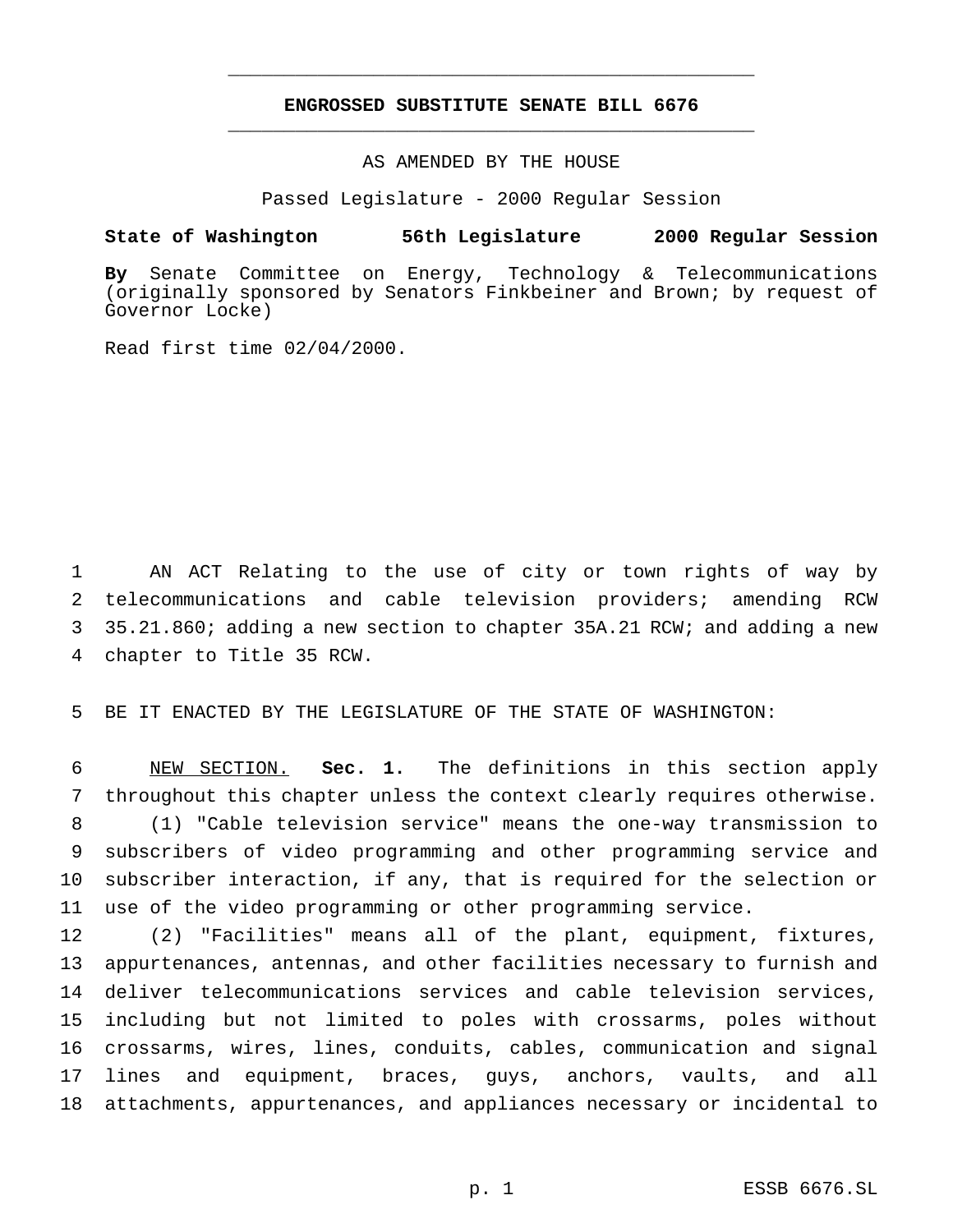the distribution and use of telecommunications services and cable television services.

 (3) "Master permit" means the agreement in whatever form whereby a city or town may grant general permission to a service provider to enter, use, and occupy the right of way for the purpose of locating facilities. This definition is not intended to limit, alter, or change the extent of the existing authority of a city or town to require a franchise nor does it change the status of a service provider asserting an existing state-wide grant based on a predecessor telephone or telegraph company's existence at the time of the adoption of the Washington state Constitution to occupy the right of way. For the purposes of this subsection, a franchise, except for a cable television franchise, is a master permit. A master permit does not include cable television franchises.

 (4) "Personal wireless services" means commercial mobile services, unlicensed wireless services, and common carrier wireless exchange access services, as defined by federal laws and regulations.

 (5) "Right of way" means land acquired or dedicated for public roads and streets, but does not include:

(a) State highways;

 (b) Land dedicated for roads, streets, and highways not opened and not improved for motor vehicle use by the public;

 (c) Structures, including poles and conduits, located within the right of way;

(d) Federally granted trust lands or forest board trust lands;

 (e) Lands owned or managed by the state parks and recreation commission; or

 (f) Federally granted railroad rights of way acquired under 43 U.S.C. Sec. 912 and related provisions of federal law that are not open for motor vehicle use.

 (6) "Service provider" means every corporation, company, association, joint stock association, firm, partnership, person, city, or town owning, operating, or managing any facilities used to provide and providing telecommunications or cable television service for hire, sale, or resale to the general public. Service provider includes the legal successor to any such corporation, company, association, joint stock association, firm, partnership, person, city, or town.

 (7) "Telecommunications service" means the transmission of information by wire, radio, optical cable, electromagnetic, or other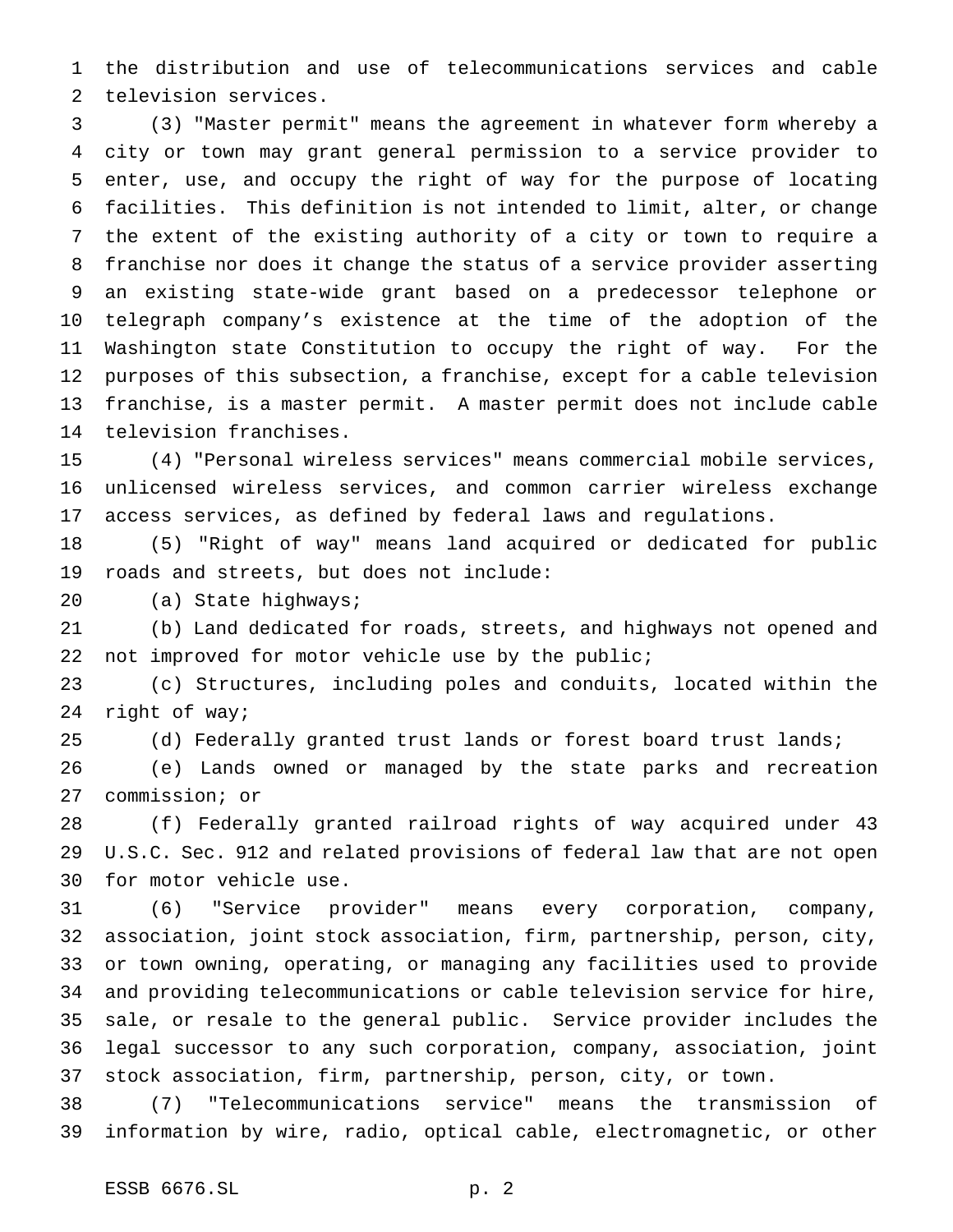similar means for hire, sale, or resale to the general public. For the purpose of this subsection, "information" means knowledge or intelligence represented by any form of writing, signs, signals, pictures, sounds, or any other symbols. For the purpose of this chapter, telecommunications service excludes the over-the-air transmission of broadcast television or broadcast radio signals.

 (8) "Use permit" means the authorization in whatever form whereby a city or town may grant permission to a service provider to enter and use the specified right of way for the purpose of installing, maintaining, repairing, or removing identified facilities.

 NEW SECTION. **Sec. 2.** A city or town may grant, issue, or deny permits for the use of the right of way by a service provider for installing, maintaining, repairing, or removing facilities for telecommunications services or cable television services pursuant to ordinances, consistent with this act.

 NEW SECTION. **Sec. 3.** (1) Cities and towns may require a service provider to obtain a master permit. A city or town may request, but not require, that a service provider with an existing state-wide grant to occupy the right of way obtain a master permit for wireline facilities.

 (a) The procedures for the approval of a master permit and the requirements for a complete application for a master permit shall be available in written form.

 (b) Where a city or town requires a master permit, the city or town shall act upon a complete application within one hundred twenty days from the date a service provider files the complete application for the master permit to use the right of way, except:

(i) With the agreement of the applicant; or

 (ii) Where the master permit requires action of the legislative body of the city or town and such action cannot reasonably be obtained within the one hundred twenty day period.

 (2) A city or town may require that a service provider obtain a use permit. A city or town must act on a request for a use permit by a service provider within thirty days of receipt of a completed application, unless a service provider consents to a different time period or the service provider has not obtained a master permit requested by the city or town.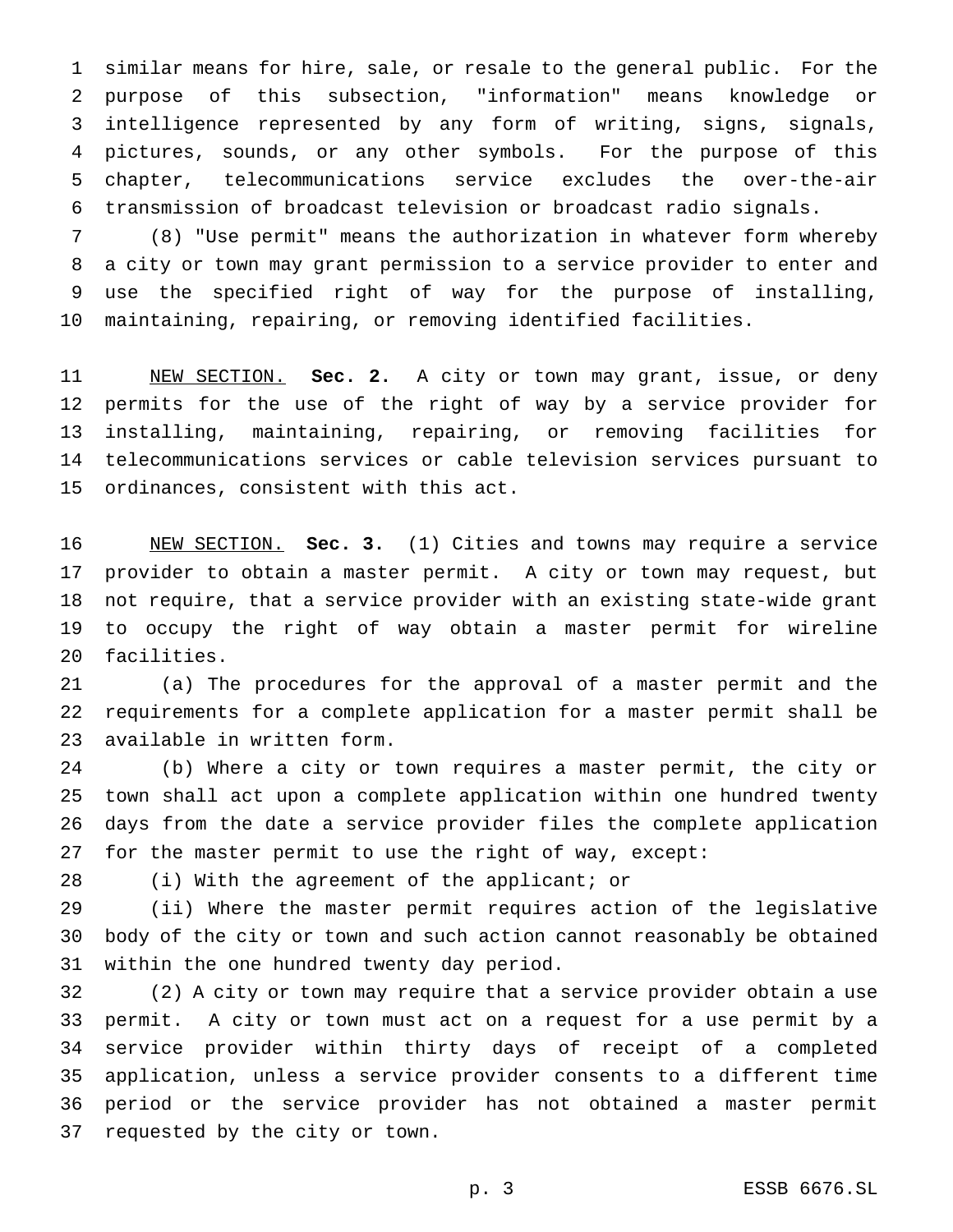(a) For the purpose of this section, "act" means that the city makes the decision to grant, condition, or deny the use permit, which may be subject to administrative appeal, or notifies the applicant in writing of the amount of time that will be required to make the decision and the reasons for this time period.

 (b) Requirements otherwise applicable to holders of master permits shall be deemed satisfied by a holder of a cable franchise in good standing.

 (c) Where the master permit does not contain procedures to expedite approvals and the service provider requires action in less than thirty days, the service provider shall advise the city or town in writing of the reasons why a shortened time period is necessary and the time period within which action by the city or town is requested. The city or town shall reasonably cooperate to meet the request where practicable.

 (d) A city or town may not deny a use permit to a service provider with an existing state-wide grant to occupy the right of way for wireline facilities on the basis of failure to obtain a master permit.

 (3) The reasons for a denial of a master permit shall be supported by substantial evidence contained in a written record. A service provider adversely affected by the final action denying a master permit, or by an unreasonable failure to act on a master permit as set forth in subsection (1) of this section, may commence an action within thirty days to seek relief, which shall be limited to injunctive relief.

 (4) A service provider adversely affected by the final action denying a use permit may commence an action within thirty days to seek relief, which shall be limited to injunctive relief. In any appeal of the final action denying a use permit, the standard for review and burden of proof shall be as set forth in RCW 36.70C.130.

(5) A city or town shall:

 (a) In order to facilitate the scheduling and coordination of work in the right of way, provide as much advance notice as reasonable of plans to open the right of way to those service providers who are current users of the right of way or who have filed notice with the clerk of the city or town within the past twelve months of their intent to place facilities in the city or town. A city is not liable for damages for failure to provide this notice. Where the city has failed to provide notice of plans to open the right of way consistent with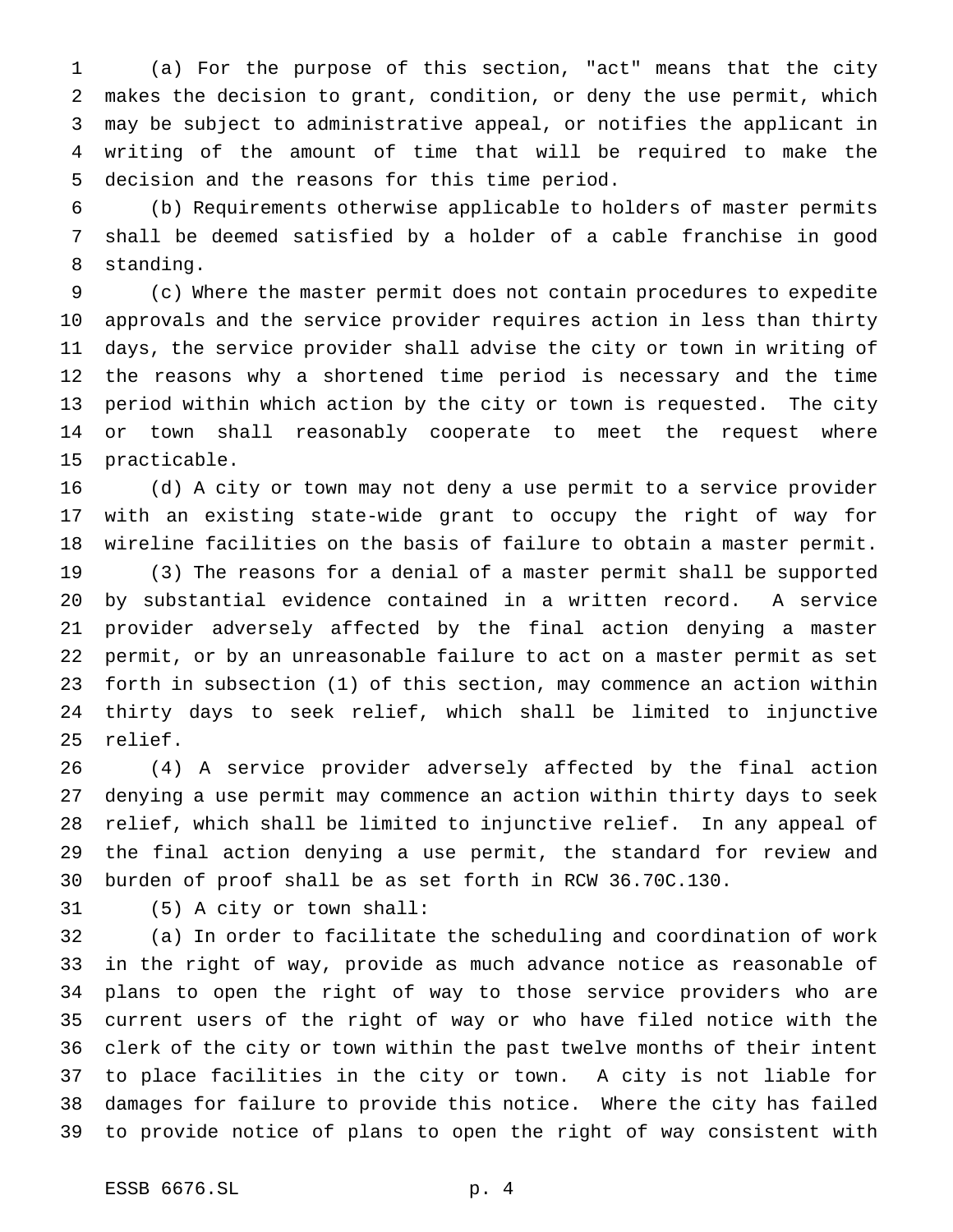this subsection, a city may not deny a use permit to a service provider on the basis that the service provider failed to coordinate with another project.

 (b) Have the authority to require that facilities are installed and maintained within the right of way in such a manner and at such points so as not to inconvenience the public use of the right of way or to adversely affect the public, health, safety, and welfare.

(6) A service provider shall:

 (a) Obtain all permits required by the city or town for the installation, maintenance, repair, or removal of facilities in the right of way;

 (b) Comply with applicable ordinances, construction codes, regulations, and standards subject to verification by the city or town of such compliance;

 (c) Cooperate with the city or town in ensuring that facilities are installed, maintained, repaired, and removed within the right of way in such a manner and at such points so as not to inconvenience the public use of the right of way or to adversely affect the public health, 19 safety, and welfare;

 (d) Provide information and plans as reasonably necessary to enable a city or town to comply with subsection (5) of this section, including, when notified by the city or town, the provision of advance planning information pursuant to the procedures established by the city or town;

 (e) Obtain the written approval of the facility or structure owner, if the service provider does not own it, prior to attaching to or 27 otherwise using a facility or structure in the right of way;

 (f) Construct, install, operate, and maintain its facilities at its expense; and

 (g) Comply with applicable federal and state safety laws and standards.

(7) Nothing in this section shall be construed as:

 (a) Creating a new duty upon city or towns to be responsible for construction of facilities for service providers or to modify the right of way to accommodate such facilities;

 (b) Creating, expanding, or extending any liability of a city or town to any third-party user of facilities or third-party beneficiary; or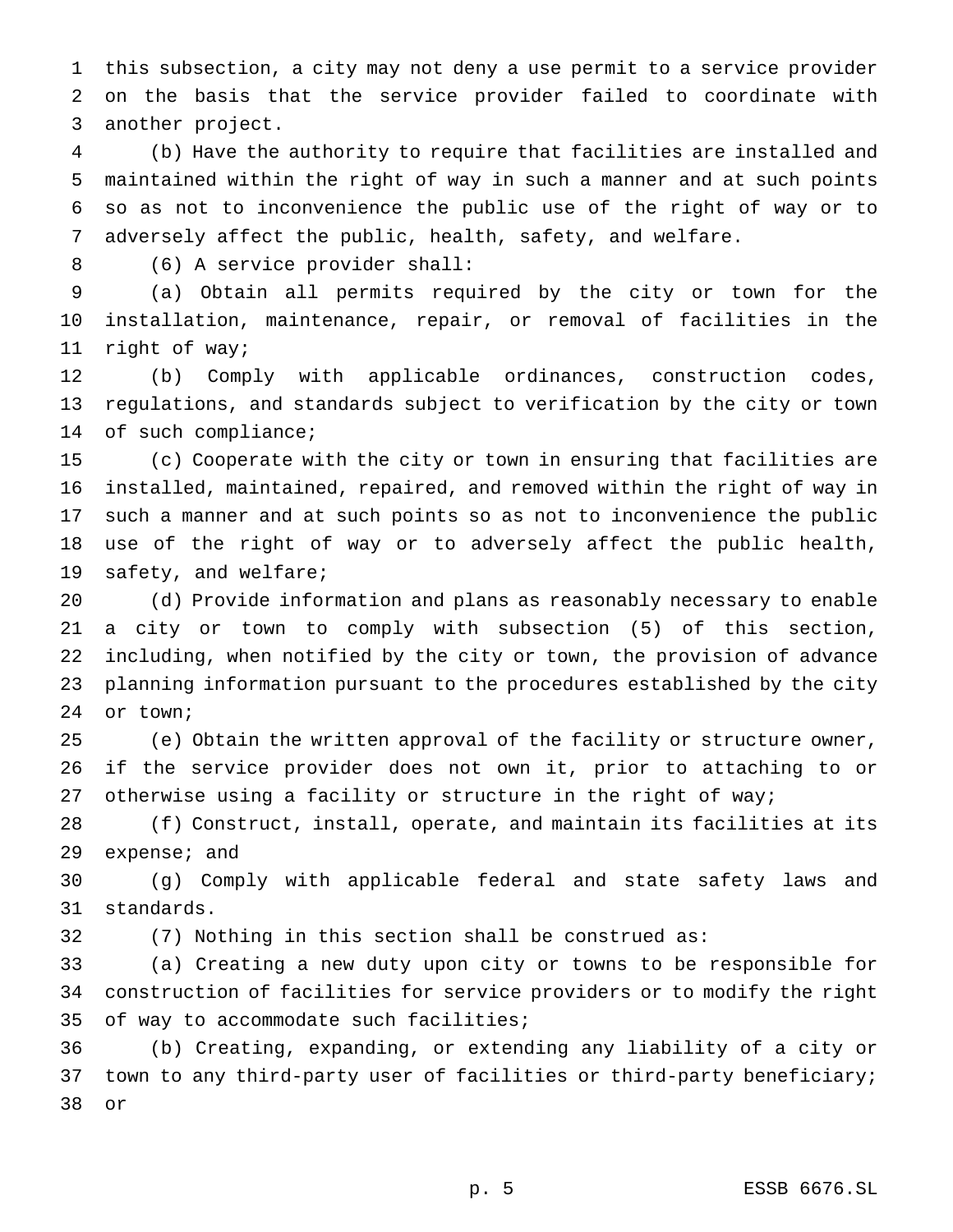(c) Limiting the right of a city or town to require an indemnification agreement as a condition of a service provider's facilities occupying the right of way.

 (8) Nothing in this section creates, modifies, expands, or diminishes a priority of use of the right of way by a service provider or other utility, either in relation to other service providers or in relation to other users of the right of way for other purposes.

 NEW SECTION. **Sec. 4.** (1) A city or town shall not adopt or enforce regulations or ordinances specifically relating to use of the right of way by a service provider that:

 (a) Impose requirements that regulate the services or business operations of the service provider, except where otherwise authorized in state or federal law;

 (b) Conflict with federal or state laws, rules, or regulations that specifically apply to the design, construction, and operation of facilities or with federal or state worker safety or public safety laws, rules, or regulations;

 (c) Regulate the services provided based upon the content or kind of signals that are carried or are capable of being carried over the facilities, except where otherwise authorized in state or federal law; or

 (d) Unreasonably deny the use of the right of way by a service provider for installing, maintaining, repairing, or removing facilities for telecommunications services or cable television services.

 (2) Nothing in this chapter, including but not limited to the provisions of subsection (1)(d) of this section, limits the authority of a city or town to regulate the placement of facilities through its local zoning or police power, if the regulations do not otherwise:

 (a) Prohibit the placement of all wireless or of all wireline facilities within the city or town;

 (b) Prohibit the placement of all wireless or of all wireline facilities within city or town rights of way, unless the city or town is less than five square miles in size and has no commercial areas, in which case the city or town may make available land other than city or town rights of way for the placement of wireless facilities; or

 (c) Violate section 253 of the telecommunications act of 1996, P.L. 104-104 (110 Stat. 56).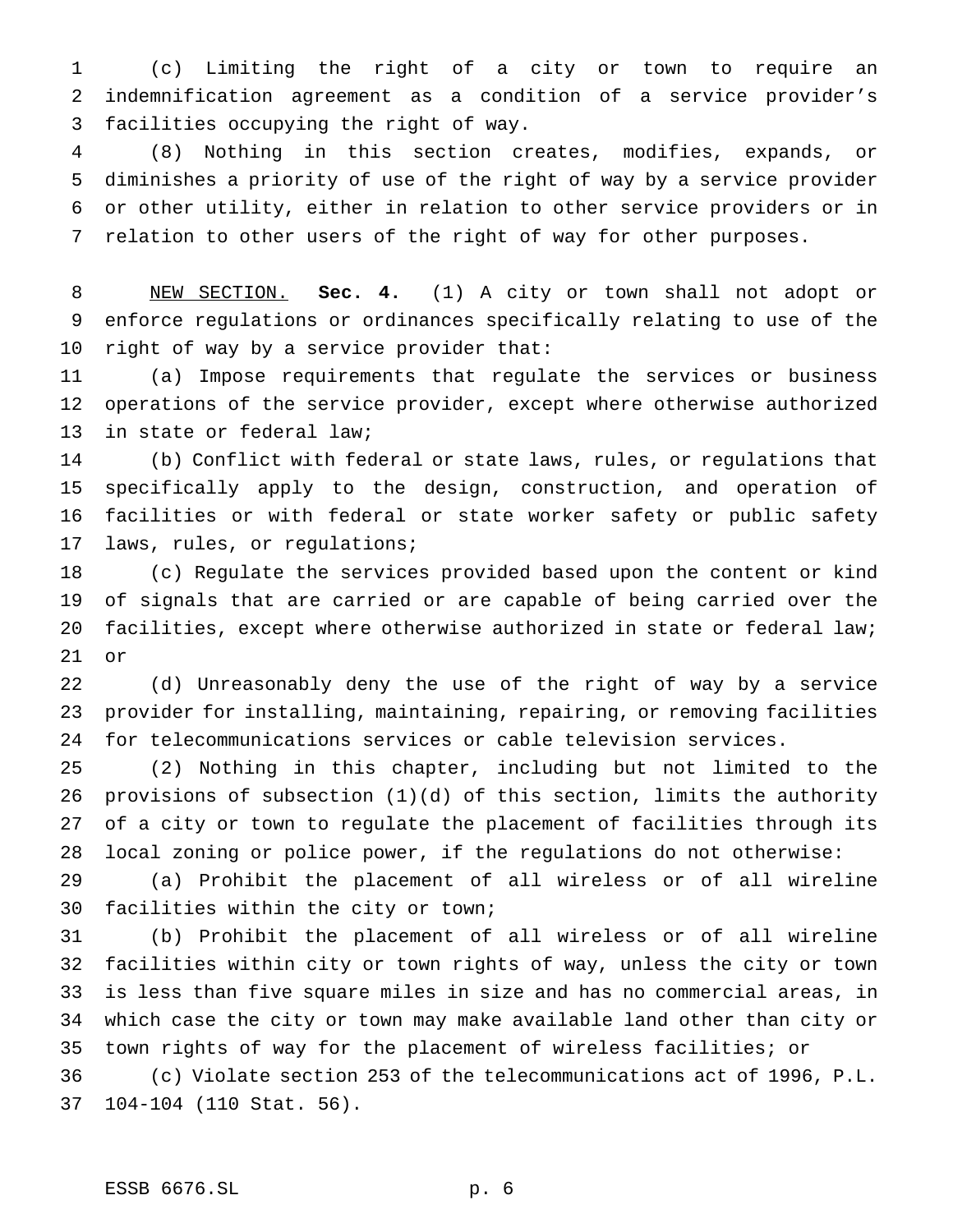(3) This section does not amend, limit, repeal, or otherwise modify the authority of cities or towns to regulate cable television services pursuant to federal law.

 NEW SECTION. **Sec. 5.** (1) A city or town shall not place or extend a moratorium on the acceptance and processing of applications, permitting, construction, maintenance, repair, replacement, extension, operation, or use of any facilities for personal wireless services, except as consistent with the guidelines for facilities siting implementation, as agreed to on August 5, 1998, by the federal communications commission's local and state government advisory committee, the cellular telecommunications industry association, the personal communications industry association, and the American mobile telecommunications association. Any city or town implementing such a moratorium shall, at the request of a service provider impacted by the moratorium, participate with the service provider in the informal dispute resolution process included with the guidelines for facilities siting implementation.

 NEW SECTION. **Sec. 6.** (1) Cities and towns may require service providers to relocate authorized facilities within the right of way when reasonably necessary for construction, alteration, repair, or improvement of the right of way for purposes of public welfare, health, or safety.

 (2) Cities shall notify service providers as soon as practicable of the need for relocation and shall specify the date by which relocation shall be completed. In calculating the date that relocation must be completed, cities shall consult with affected service providers and consider the extent of facilities to be relocated, the services requirements, and the construction sequence for the relocation, within the city's overall project construction sequence and constraints, to safely complete the relocation. Service providers shall complete the relocation by the date specified, unless the city, or a reviewing court, establishes a later date for completion, after a showing by the service provider that the relocation cannot be completed by the date specified using best efforts and meeting safety and service requirements.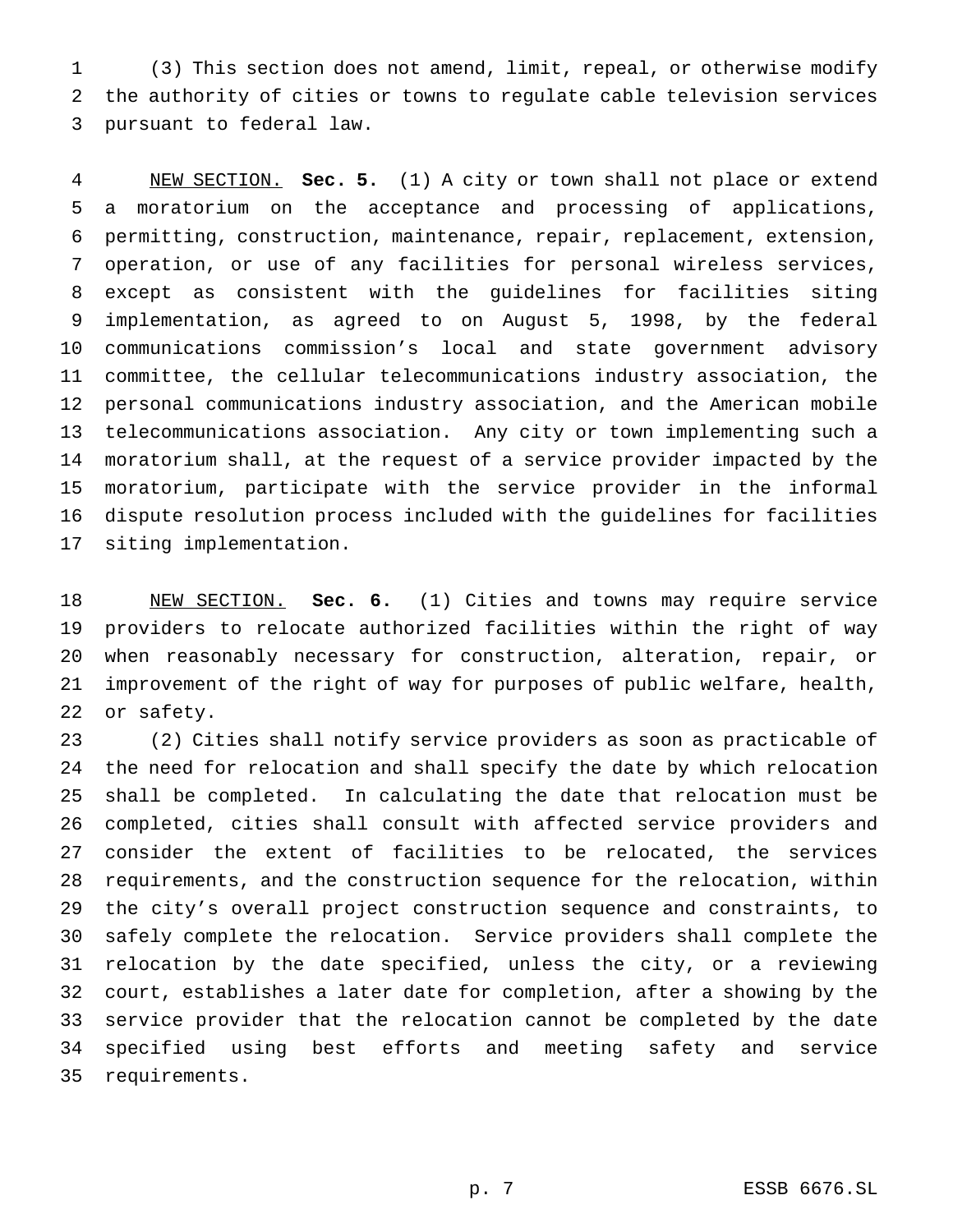(3) Service providers may not seek reimbursement for their relocation expenses from the city or town requesting relocation under subsection (1) of this section except:

 (a) Where the service provider had paid for the relocation cost of the same facilities at the request of the city or town within the past five years, the service provider's share of the cost of relocation will be paid by the city or town requesting relocation;

 (b) Where aerial to underground relocation of authorized facilities is required by the city or town under subsection (1) of this section, for service providers with an ownership share of the aerial supporting structures, the additional incremental cost of underground compared to aerial relocation, or as provided for in the approved tariff if less, will be paid by the city or town requiring relocation; and

 (c) Where the city or town requests relocation under subsection (1) of this section solely for aesthetic purposes, unless otherwise agreed to by the parties.

 (4) Where a project in subsection (1) of this section is primarily for private benefit, the private party or parties shall reimburse the cost of relocation in the same proportion to their contribution to the costs of the project. Service providers will not be precluded from recovering their costs associated with relocation required under subsection (1) of this section, provided that the recovery is consistent with subsection (3) of this section and other applicable laws.

 (5) A city or town may require the relocation of facilities at the service provider's expense in the event of an unforeseen emergency that creates an immediate threat to the public safety, health, or welfare.

 NEW SECTION. **Sec. 7.** A city or town may require that a service provider that is constructing, relocating, or placing ducts or conduits in public rights of way provide the city or town with additional duct or conduit and related structures necessary to access the conduit, provided that:

 (1) The city or town enters into a contract with the service provider consistent with RCW 80.36.150. The contract rates to be charged should recover the incremental costs of the service provider. If the city or town makes the additional duct or conduit and related access structures available to any other entity for the purposes of providing telecommunications or cable television service for hire,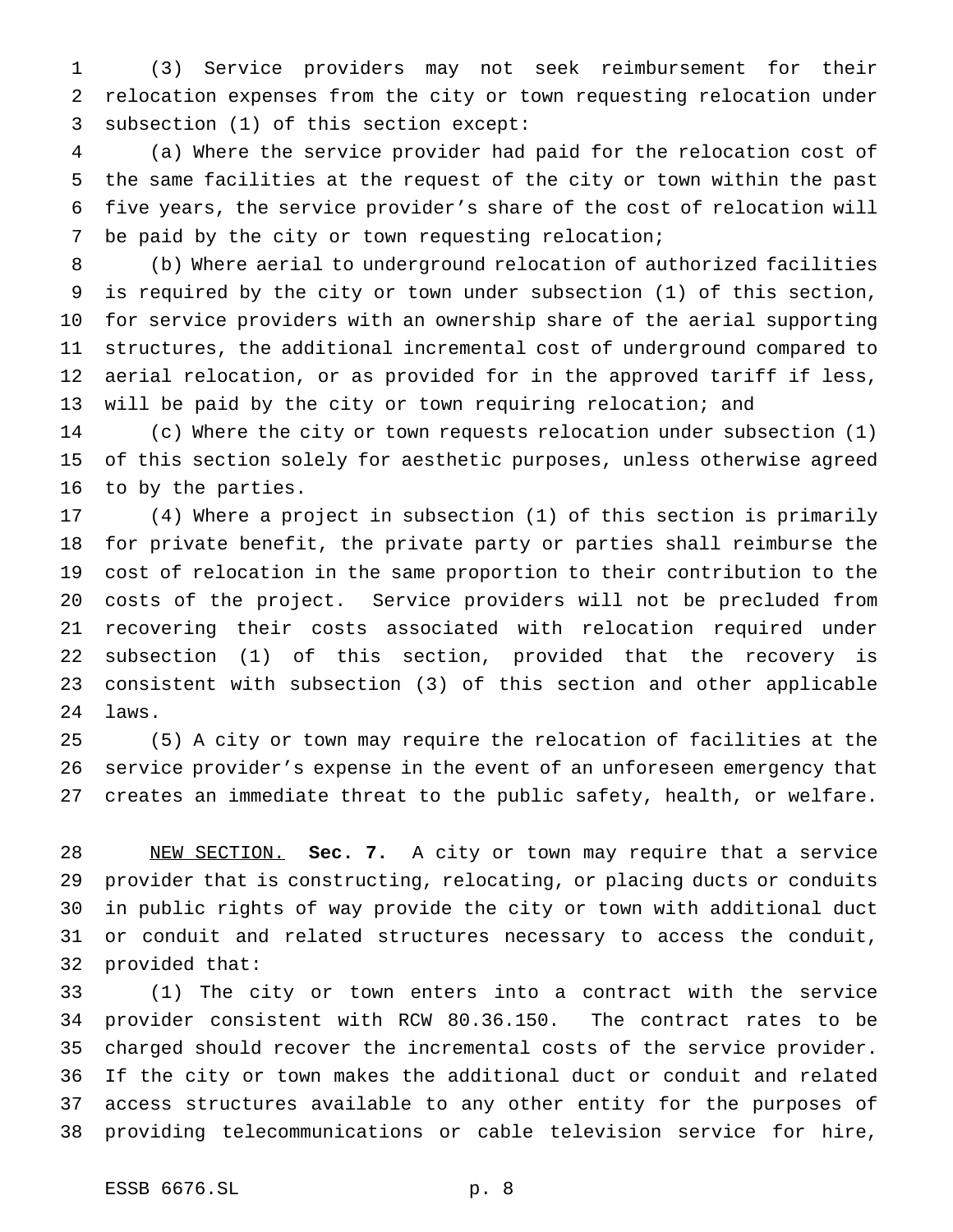sale, or resale to the general public, the rates to be charged, as set forth in the contract with the entity that constructed the conduit or duct, shall recover at least the fully allocated costs of the service provider. The service provider shall state both contract rates in the contract. The city or town shall inform the service provider of the use, and any change in use, of the requested duct or conduit and related access structures to determine the applicable rate to be paid by the city or town.

 (2) Except as otherwise agreed by the service provider and the city or town, the city or town shall agree that the requested additional duct or conduit space and related access structures will not be used by the city or town to provide telecommunications or cable television service for hire, sale, or resale to the general public.

 (3) The city or town shall not require that the additional duct or conduit space be connected to the access structures and vaults of the service provider.

 (4) The value of the additional duct or conduit requested by a city or town shall not be considered a public works construction contract. (5) This section shall not affect the provision of an institutional network by a cable television provider under federal law.

 **Sec. 8.** RCW 35.21.860 and 1983 2nd ex.s. c 3 s 39 are each amended to read as follows:

 (1) No city or town may impose a franchise fee or any other fee or charge of whatever nature or description upon the light and power, or gas distribution businesses, as defined in RCW 82.16.010, or telephone 26 business, as defined in RCW 82.04.065, or service provider for use of 27 the right of way, except ((that)):

28 (a)  $\underline{A}$  tax authorized by RCW 35.21.865 may be imposed ((and)) $\underline{i}$ 

29 (b)  $\overline{A}$  fee may be charged to such businesses or service providers that recovers actual administrative expenses incurred by a city or town that are directly related to receiving and approving a permit, license, and franchise, to inspecting plans and construction, or to the 33 preparation of a detailed statement pursuant to chapter 43.21C RCWi

(c) Taxes permitted by state law on service providers;

(d) Franchise requirements and fees for cable television services

36 as allowed by federal law; and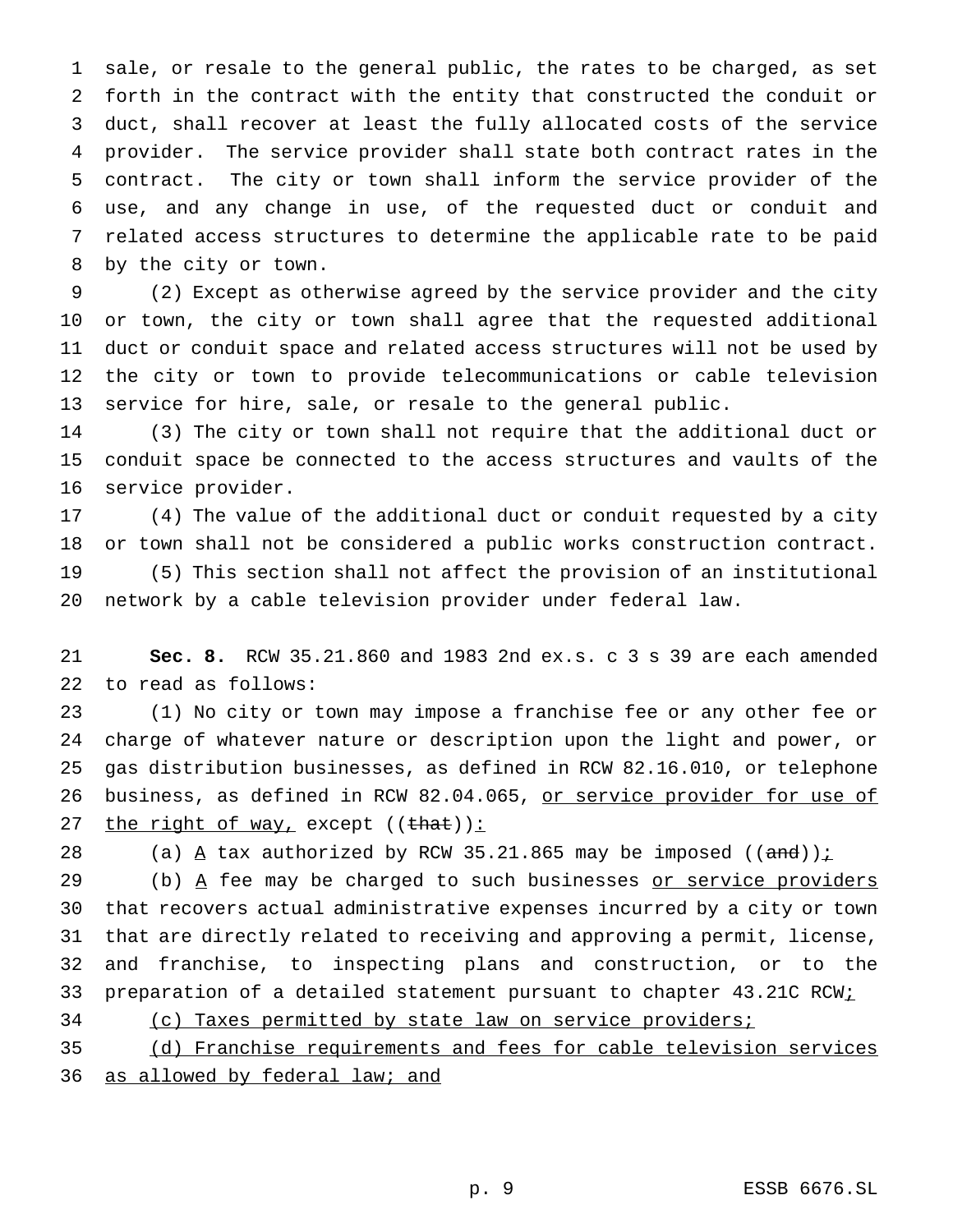(e) A site-specific charge pursuant to an agreement between the city or town and a service provider of personal wireless services acceptable to the parties for:

4 (i) The placement of new structures in the right of way regardless of height, unless the new structure is the result of a mandated relocation in which case no charge will be imposed if the previous 7 location was not charged;

8 (ii) The placement of replacement structures when the replacement is necessary for the installation or attachment of wireless facilities, and the overall height of the replacement structure and the wireless 11 facility is more than sixty feet; or

 (iii) The placement of personal wireless facilities on structures owned by the city or town located in the right of way. However, a 14 site-specific charge shall not apply to the placement of personal 15 wireless facilities on existing structures, unless the structure is owned by the city or town.

17 A city or town is not required to approve the use permit for the placement of a facility for personal wireless services that meets one 19 of the criteria in this subsection absent such an agreement. If the parties are unable to agree on the amount of the charge, the service provider may submit the amount of the charge to binding arbitration by 22 serving notice on the city or town. Within thirty days of receipt of the initial notice, each party shall furnish a list of acceptable arbitrators. The parties shall select an arbitrator; failing to agree on an arbitrator, each party shall select one arbitrator and the two arbitrators shall select a third arbitrator for an arbitration panel. 27 The arbitrator or arbitrators shall determine the charge based on comparable siting agreements involving public land and rights of way. 29 The arbitrator or arbitrators shall not decide any other disputed issues, including but not limited to size, location, and zoning requirements. Costs of the arbitration, including compensation for the 32 arbitrator's services, must be borne equally by the parties participating in the arbitration and each party shall bear its own 34 costs and expenses, including legal fees and witness expenses, in connection with the arbitration proceeding.

 (2) Subsection (1) of this section does not prohibit franchise fees imposed on an electrical energy, natural gas, or telephone business, by contract existing on April 20, 1982, with a city or town, for the duration of the contract, but the franchise fees shall be considered